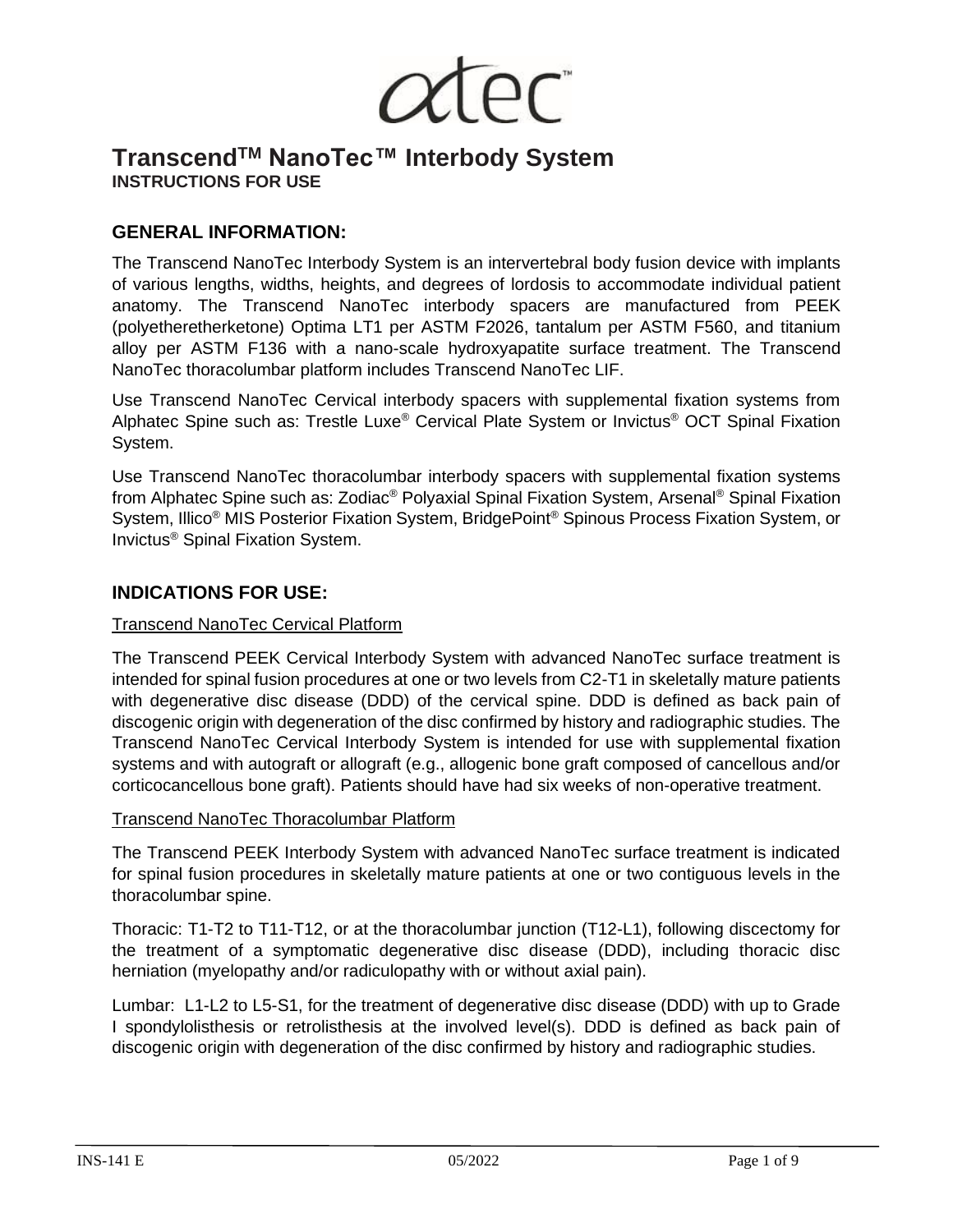

The Transcend NanoTec Interbody System is intended for use on patients who have had at least six months of non-operative treatment. It is intended for use with autograft and/or allograft comprised of cancellous and/or corticocancellous bone graft and supplemental fixation systems that are cleared by FDA for use in the thoracic and lumbar spine.

AMP™ Anti-Migration Plate may be used with Transcend NanoTec LIF interbody spacers to provide integrated fixation. Transcend NanoTec LIF spacers with >20° lordosis must be used with AMP Anti-Migration Plate in addition to supplemental fixation.

## **CONTRAINDICATIONS:**

The Transcend NanoTec Interbody System is contraindicated for:

- 1. Patients with bone resorption related disease (e.g., osteopenia), bone and/or joint disease, or deficient soft tissue at the wound site.
- 2. Patients with infection, inflammation, fever, tumors, elevated white blood count, obesity, pregnancy, mental illness, and other medical conditions which would prohibit beneficial surgical outcome.
- 3. Patients with allergy or intolerance to titanium.
- 4. Patients resistant to following postoperative restrictions on movement especially in athletic and occupational activities.
- 5. Patients with prior fusion at the level(s) to be treated.
- 6. Spinal surgery cases that do not require bone grafting and/or spinal fusion.
- 7. Reuse or multiple uses of the implant.

## **WARNINGS/CAUTIONS/PRECAUTIONS:**

- 1. Interbody implants and single-use instruments are provided sterile.
	- a. Inspect the packaging for signs of damage. Do not use devices if package is opened, damaged, or past the expiry date.
	- b. Do not re-sterilize implants.
	- c. Do not use scratched or damaged devices.
- 2. Components of this system should not be used with components from other systems or manufacturers.
- 3. Do not comingle dissimilar materials (e.g., titanium and stainless steel) within the same construct.
- 4. All instruments except the single-use instruments are provided non-sterile and must be cleaned and sterilized prior to surgery. See *CLEANING* and *STERILIZATION* sections in this IFU. Sterile single-use instruments are disposable devices, designed for single use and should not be reused or reprocessed. Reprocessing of single use instruments may lead to instrument damage and possible improper function.
- 5. Implants are single use devices**.** Do not reuse*.* While an implant may appear undamaged, it may have small defects or internal stress patterns that could lead to fatigue failure. In addition, the removed implant has not been designed or validated for the decontamination of microorganisms. Reuse of this product could lead to cross-infection and/or material degradation as a result of the decontamination process.
- 6. These implants are used only to provide internal fixation, in conjunction with graft and supplemental fixation, during the bone fusion process. A successful result may not be achieved in every instance.
- 7. Potential risks identified with the use of these fusion devices, which may require additional surgery, include device component failure, loss of fixation, pseudarthrosis (i.e., non-union),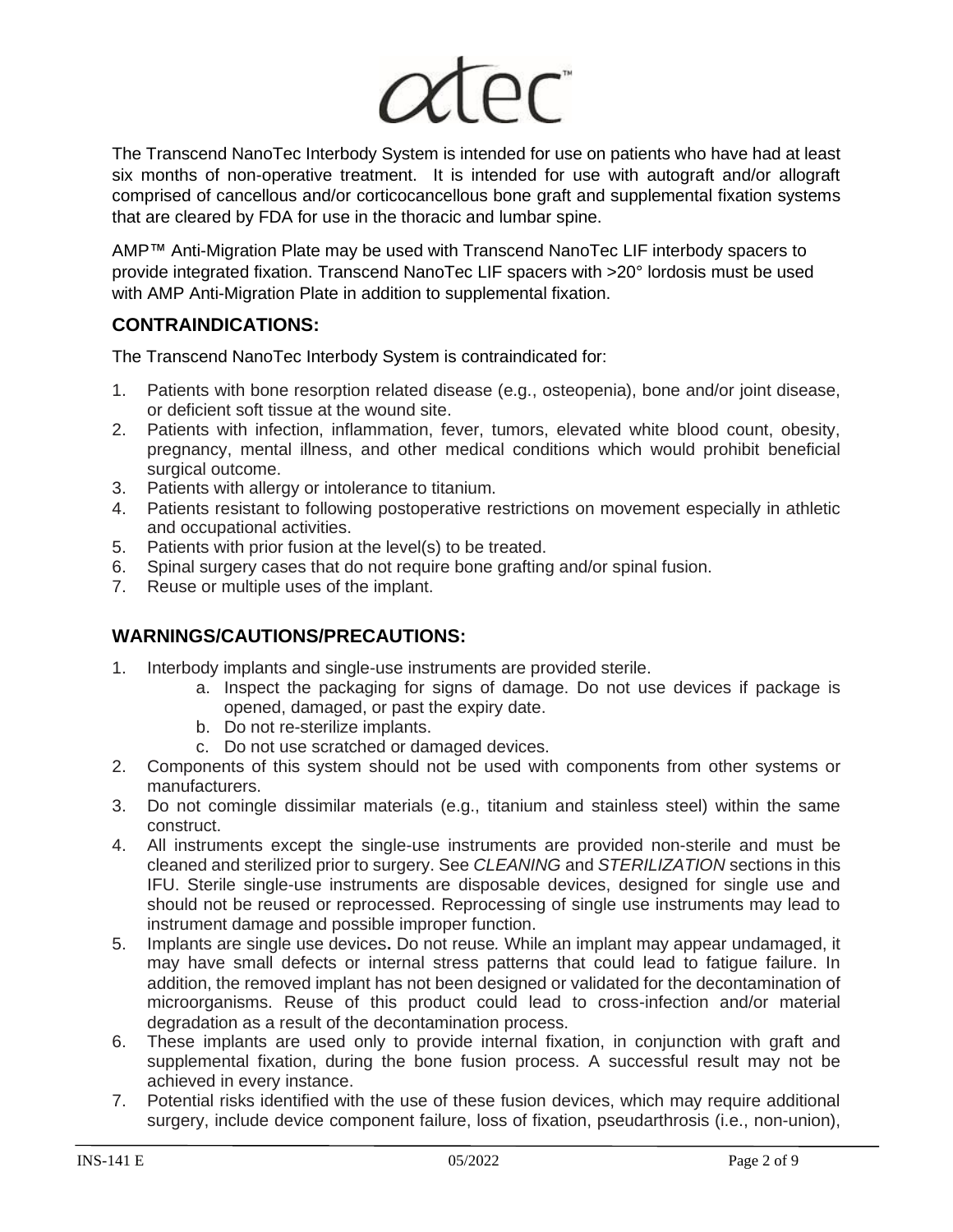

fracture of the vertebra, neurological injury, and/or vascular or visceral injury.

- 8. Risk factors that may affect successful surgical outcomes include: alcohol abuse, obesity, patients with poor bone, muscle and/or nerve quality. Patients who use tobacco or nicotine products should be advised of the consequences that an increased incidence of non-union has been reported with patients who use tobacco or nicotine products.
- 9. The physician/surgeon should consider the levels of implantation, patient weight, patient activity level, other patient conditions, etc., which may affect the performance of this system.
- 10. Patients with previous spinal surgery at the level(s) to be treated may have different clinical outcomes compared to those without previous surgery.
- 11. Implantation should be performed only by experienced spinal surgeons with specific training in the use of this device because this is a technically demanding procedure presenting a risk of serious injury to the patient.
- 12. Placement and positional adjustment of implants must only be performed with systemspecific instruments. They must not be used with other instrumentation unless specifically recommended by Alphatec Spine Inc., because the combination with other instrumentation may be incompatible.
- 13. Resection of the anterior longitudinal ligament (ALL) may facilitate insertion of the Transcend-LIF NanoTec implant for greater sagittal correction, when used with AMP Anti-Migration Plate and supplemental fixation per the indications, and aid in preventing potential endplate damage. To minimize risk to surrounding anatomy when resecting the ALL, do not extend the resection past the medial wall of the contralateral pedicle as identified on true AP fluoroscopy.
- 14. The Center Screw Back Table (116-5-01, green) must be assembled to the AMP and interbody prior to insertion, and must not be assembled in situ.

#### **MRI SAFETY INFORMATION:**

The Transcend NanoTec Interbody System has not been evaluated for safety and compatibility in the magnetic resonance (MR) environment. It has not been tested for heating, migration, or image artifact in the MR environment. The safety of the Transcend NanoTec Interbody System in the MR environment is unknown. Scanning a patient who has this device may result in patient injury.

#### **POSSIBLE ADVERSE EFFECTS:**

Possible adverse effects include:

- 1. Initial or delayed loosening, bending, dislocation, and/or breakage of device components.
- 2. Physiological reaction to implant devices due to foreign body intolerance including inflammation, local tissue reaction, seroma, and possible tumor formation.
- 3. Loss of desired spinal curvature, spinal correction and/or a gain or loss in height.
- 4. Infection and/or hemorrhaging.
- 5. Non-union and/or pseudarthrosis.
- 6. Neurological disorder, pain and/or abnormal sensations caused by improper placement of the device, and/or instruments.
- 7. Subsidence of the device into the vertebral body.
- 8. Revision surgery.
- 9. Death.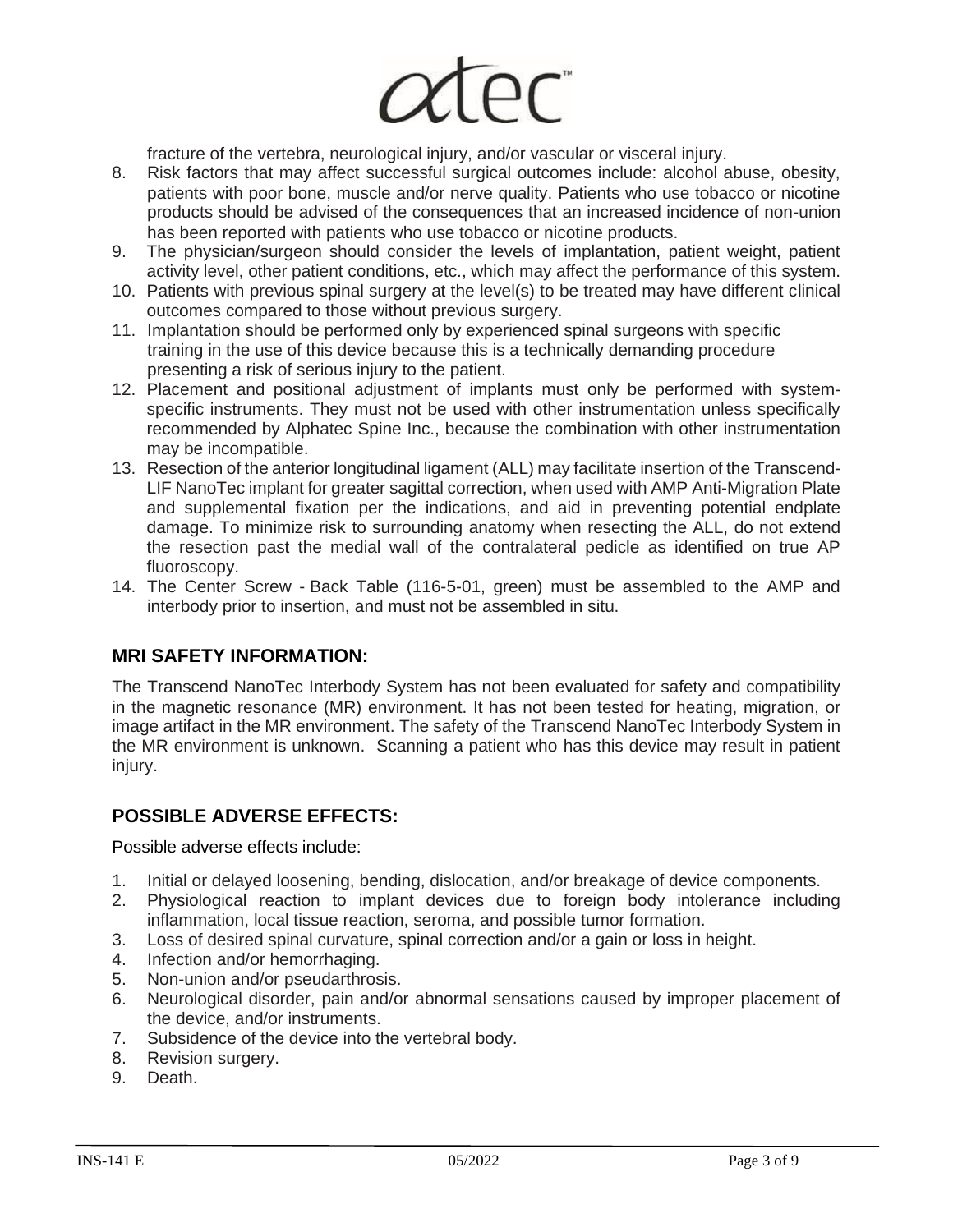

## **PREOPERATIVE MANAGEMENT:**

- 1. Only patients meeting the criteria listed in the indications for the use section should be selected.
- 2. Surgeons should have a complete understanding of the surgical technique, system indications, contraindications, warnings and precautions, safety information, as well as functions and limitations of the implants and instruments.
- 3. Careful preoperative planning should include implantation strategy and a verification of required inventory for the case.
- 4. The condition of all implants and instruments should be checked prior to use. Damaged and/or worn implants and instruments should not be used.

## **INTRAOPERATIVE MANAGEMENT:**

- 1. The surgical technique manual should be followed carefully.
- 2. To prevent possible nerve damage and associated disorders, extreme caution should be taken to avoid the spinal cord and nerve roots at all times. Fluoroscopy should be employed where view of device is obstructed.
- 3. Bone graft must be placed in the area to be fused and graft material must extend from the upper to the lower vertebrae being fused.

## **POSTOPERATIVE MANAGEMENT:**

Postoperative management by the surgeon is essential. This includes instructing, warning, and monitoring the compliance of the patient.

- 1. Patient should be informed regarding the purpose and limitations of the implanted devices.
- 2. The surgeon should instruct the patient regarding the amount and time frame after surgery of any weight bearing activity. The increased risk of bending, dislocation, and/or breakage of the implanted devices, as well as an undesired surgical result are consequences of any type of early or excessive weight bearing, vibratory motion, falls, jolts or other movements preventing proper healing and/or fusion development.
- 3. Implanted devices should be revised or removed if bent, dislocated, or broken.
- 4. Immobilization should be considered in order to prevent bending, dislocation, or breakage of the implanted device in case of delayed, malunion, or nonunion of bone. Immobilization should continue until a complete bone fusion mass has developed and been confirmed.
- 5. Postoperative patients should be instructed not to use tobacco or nicotine products, consume alcohol, or use non-steroidal anti-inflammatory drugs and aspirin, as determined by the surgeon. Complete postoperative management to maintain the desired result should also follow implant surgery.

#### **REPROCESSING OF REUSABLE INSTRUMENTS:**

#### **General Information for all Instruments:**

- **•** Point-of-Use Processing: To facilitate cleaning, instruments should be cleaned initially directly after use in order to facilitate more effective subsequent cleaning steps. Place instruments in a tray and cover with a wet towel to prevent drying.
- The cleaning process is the first step in effectively reprocessing reusable instruments. Adequate sterilization depends on thoroughness of cleaning.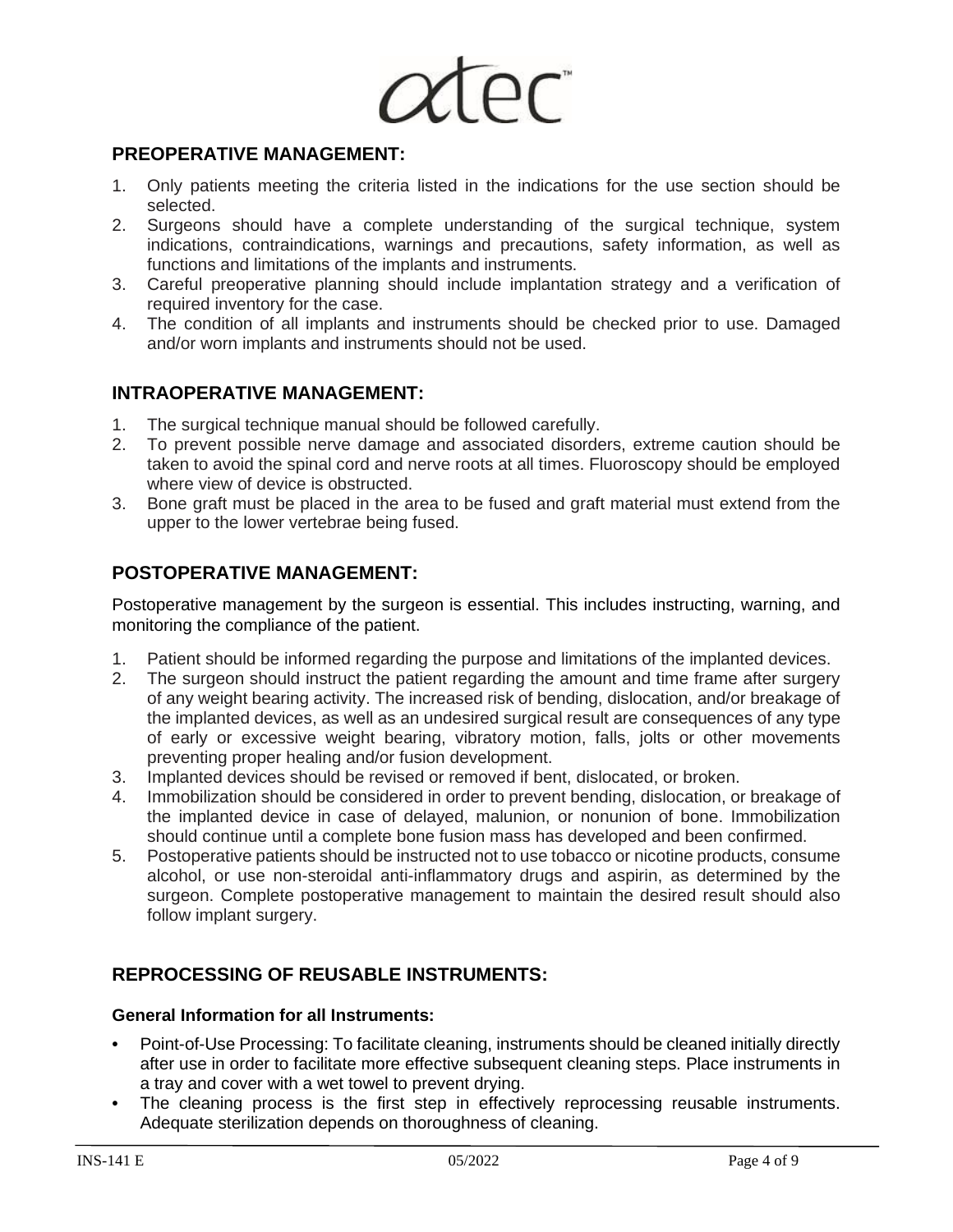

- **•** The cleaning and sterilization processes in this IFU have been validated and demonstrate that soil and contaminants have been removed leaving the devices effectively free of viable microorganisms.
- **•** It is recommended that all new relevant clinical practice guidelines be followed as per the *CDC guidance, "Guideline for Disinfection and Sterilization in Healthcare Facilities."*
- **•** It is recommended to rinse the device components with water that meets specifications for *AAMI TIR34 "Water for the reprocessing of medical devices,"* for example, DI/RO water.

#### **Instrument Preparation:**

- Cleaning, inspection, lubrication, and sterilization must be performed by hospital personnel trained in the general procedures involving contaminant removal.
- Instruments must be cleaned prior to lubrication and sterilization.
- All instrument hinged, rotating, and articulating parts must be lubricated prior to sterilization with a water soluble and sterilizable lubricant intended for surgical instruments *(Hinge-Free® for example).*

#### **Cleaning Instructions for all Instruments:**

- Instruments must be cleaned prior to sterilization. Cleaning, maintenance, and mechanical inspection must be performed by hospital personnel trained in the general procedures involving contaminant removal.
- Disconnect all removable handles/knobs prior to cleaning.
- Complex instruments, such as those with, cannulas, hinges, retractable features, mated surfaces, and textured surface finishes require special attention during cleaning. Brush tight tolerance areas with an appropriately sized brush and flush using a water jet or syringe where debris could become trapped.
- Ensure all moving parts of instruments are cleaned at both extents of travel.
- Handle all products with care. Mishandling may lead to damage and possible improper functioning.
- Clean the instruments, trays, and inserts using only recommended cleaning solutions. Use of caustic solutions (caustic soda) will damage the instruments.
- Visually inspect each instrument for deterioration such as corrosion and worn components; ensure that the laser markings are legible and verify that all actuating parts move freely. Visual inspection must be performed at each cleaning to determine if an instrument is acceptable for use. If an instrument is not acceptable for use, return to the manufacturer.

**Visually inspect the instrument after each cleaning step to ensure the instrument is clean. If not clean, repeat the step until clean.**

#### **Cleaning of Instruments, Container, and Trays:**

- **•** All solutions for cleaning must be prepared per the manufacturer's instructions.
- **•** Instruments provided in a set must be removed from the set for cleaning. Instrument trays, containers, and lids must be thoroughly cleaned separately until visually clean.
- **•** Ensure instruments are in the fully extended, open position throughout cleaning. Disconnect Quick Connect handles from the shafted instruments prior to cleaning.
- **•** Pay special attention during cleaning to complex instruments, such as those with, cannulas, hinges, retractable features, mated surfaces, and textured surface finishes.
- **•** Use of water with high mineral content should be avoided.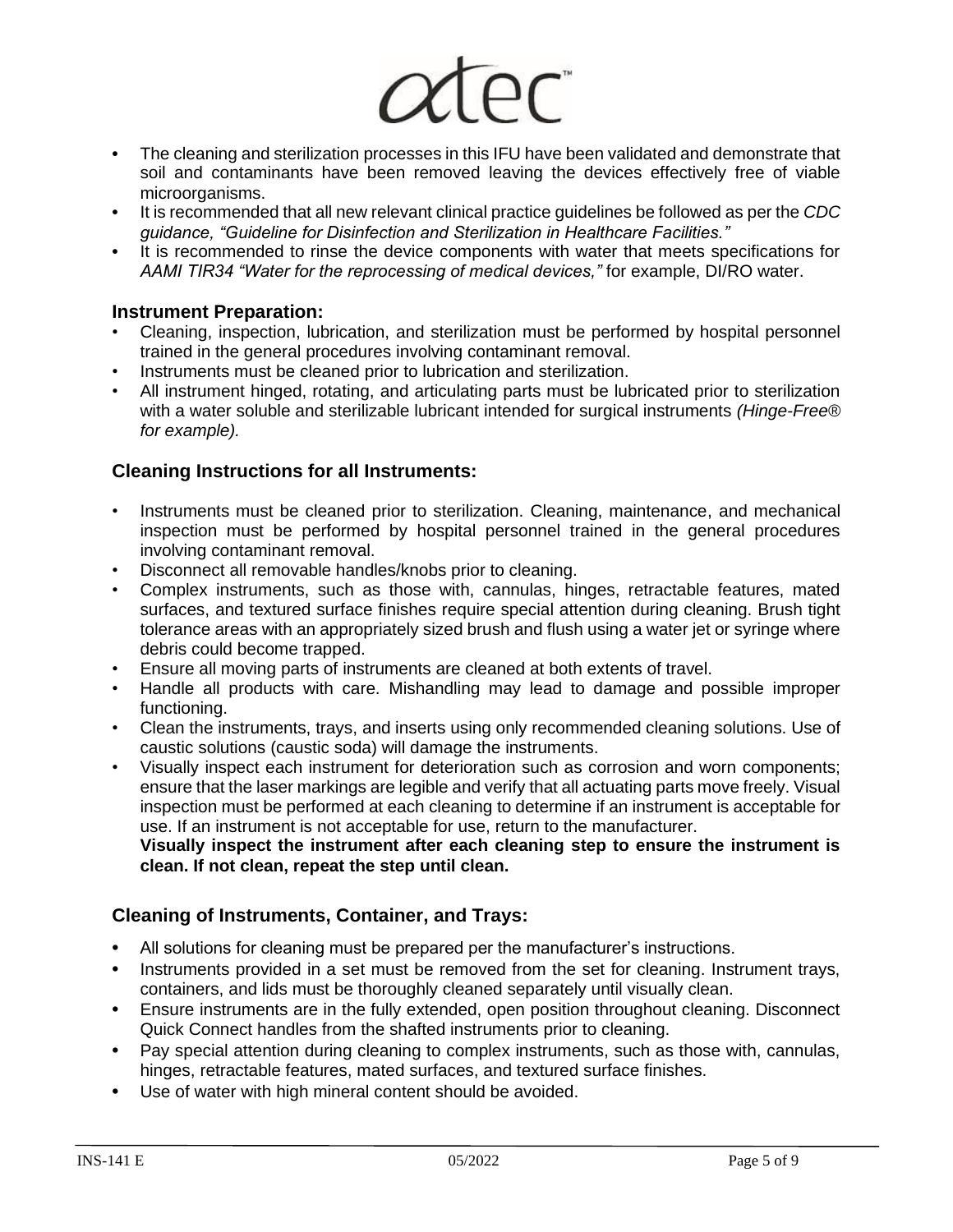

## **Manual Cleaning Steps for Instruments (Required)**

Certain instruments of the Transcend NanoTec Interbody System may be disassembled for cleaning per instructions provided below.

**LLIF Inserter (27412-200, 27412-250, 27412-600, 27412-650):** Disassemble the LLIF Angled Inserters into five main components prior to cleaning; disassemble the LLIF Straight Inserter into its four main components, disregarding step b:

- a) Press the circular button on the sleeve subassembly, slide the sleeve away from the handle and completely over the shaft.
- b) Remove the inserter tip from the sleeve.
- c) Remove the shaft from the Driver Subassembly by pressing the angled button on the side of the button housing and pulling on the shaft until it detaches from the Driver Subassembly.
- d) Remove the Handle Subassembly from the Driver Subassembly by pressing the rectangular button on the driver subassembly and pulling on the handle until it detaches from the Driver Subassembly.

**LIF Inserters (113-100, 113-140, 255-100, 255-140, 101056):** Press the button at the distal end of the sleeve to detach the sleeve from the inserter assembly.

## **Step 1** Rinse devices in ambient temperature tap water to remove visible soil. **Step 2** Prepare enzymatic solution, such as *Prolystica*® 2X Concentrate Enzymatic Presoak & Cleaner or equivalent, per manufacturer's recommendations and submerge device in enzyme solution. Actuate the device while it is submerged and soak for a minimum

|        | In enzyme solution. Actuate the device while it is submerged and soak for a minimum<br>of 10 minutes.                                                                                                                                                                                                              |  |  |  |  |
|--------|--------------------------------------------------------------------------------------------------------------------------------------------------------------------------------------------------------------------------------------------------------------------------------------------------------------------|--|--|--|--|
| Step 3 | Actuate and scrub the device using an appropriately sized soft bristled brush to brush<br>any lumens for a minimum of 2 minutes. If needed, actuate at several locations to<br>access all surfaces. Use of a syringe (minimum of 50 ml) or water jet is<br>recommended for hard to reach areas and repeat 3 times. |  |  |  |  |
| Step 4 | Rinse devices in Deionized / Reverse Osmosis (DI/RO) water for a minimum of 1<br>minute.                                                                                                                                                                                                                           |  |  |  |  |
| Step 5 | Prepare cleaning solution, such as Prolystica® 2X Concentrate Alkaline Detergent,<br>per manufacturer's recommendations and submerge and actuate devices in cleaning<br>solution and sonicate for a minimum of 10 minutes.                                                                                         |  |  |  |  |
| Step 6 | Thoroughly rinse instruments with Deionized / Reverse Osmosis (DI/RO) water to<br>remove all detergent residues.                                                                                                                                                                                                   |  |  |  |  |
| Step 7 | Dry devices with a clean, lint free cloth or filtered compressed air.                                                                                                                                                                                                                                              |  |  |  |  |

# **Manual Cleaning Steps for Instruments (Required)**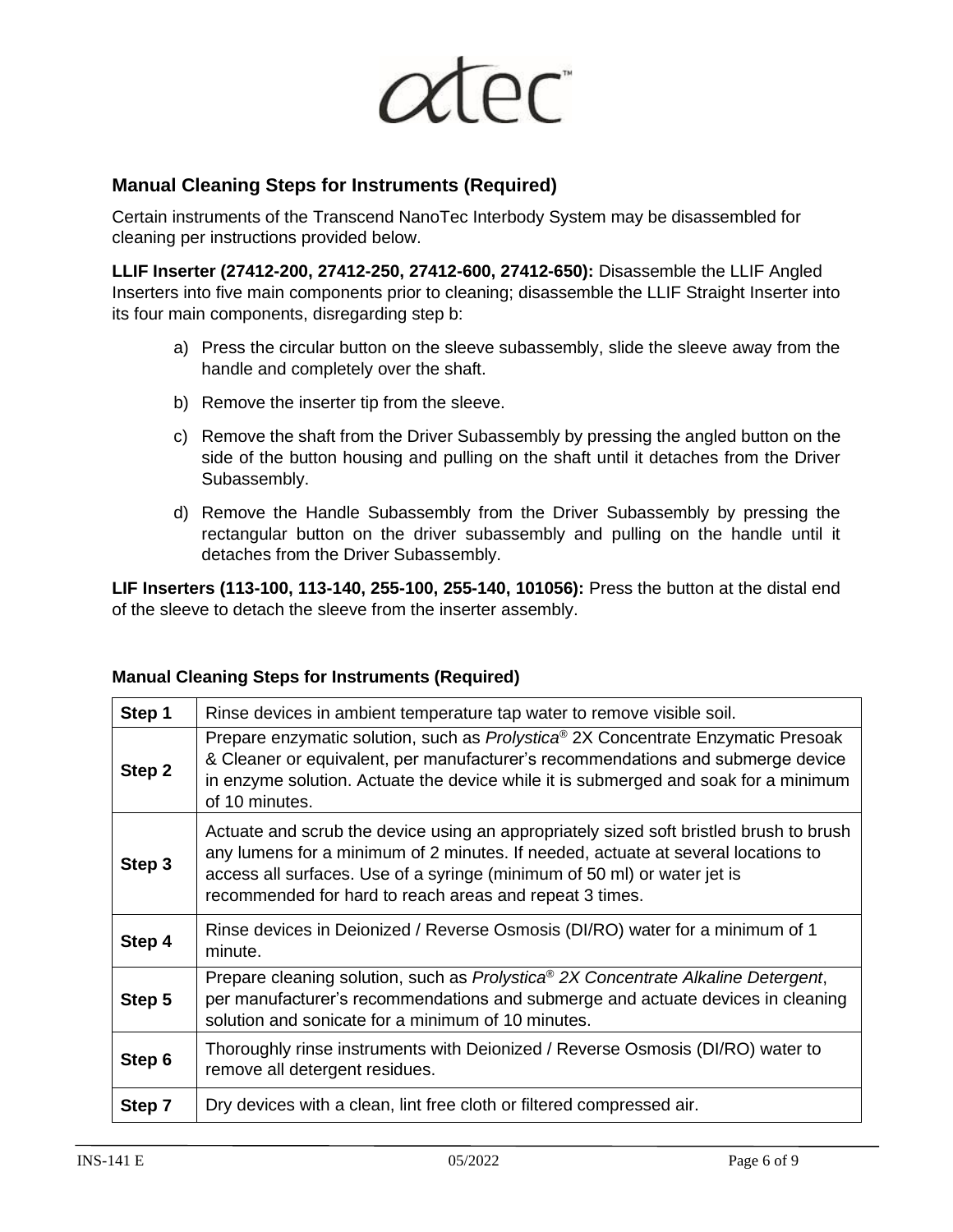

#### **Automatic Washer Cleaning Steps for Instruments**

| Step 1 | Complex instruments, such as those with cannulations, lumens, hinges, retractable<br>features, mated surfaces, and textured surface finishes require special attention<br>during cleaning. Brush tight tolerance areas with an appropriately sized brush and<br>flush using a water jet or syringe with ambient temperature tap water where debris<br>could become trapped. Place them into the Washer/Disinfector and process through<br>a standard surgical instrument cycle. |  |  |  |  |  |
|--------|---------------------------------------------------------------------------------------------------------------------------------------------------------------------------------------------------------------------------------------------------------------------------------------------------------------------------------------------------------------------------------------------------------------------------------------------------------------------------------|--|--|--|--|--|
| Step 2 | Prewash with cold tap water for 2 minutes.                                                                                                                                                                                                                                                                                                                                                                                                                                      |  |  |  |  |  |
| Step 3 | Enzyme wash using cleaner such as Prolystica® 2X Concentrate Enzymatic Presoak<br>& Cleaner or equivalent per manufacturer's recommendations, hot tap water<br>(66°C/150°F minimum), for a minimum of 1 minute.                                                                                                                                                                                                                                                                 |  |  |  |  |  |
| Step 4 | Detergent wash using detergent such as Prolystica <sup>®</sup> 2X Concentrate Alkaline<br>Detergent or equivalent, per manufacturer's recommendations, hot tap water<br>(66°C/150°F minimum), for a minimum of 2 minutes.                                                                                                                                                                                                                                                       |  |  |  |  |  |
| Step 5 | Rinse 2 times, hot tap water ( $66^{\circ}$ C/150 $^{\circ}$ F minimum), for a minimum of 15 seconds.                                                                                                                                                                                                                                                                                                                                                                           |  |  |  |  |  |
| Step 6 | Purified water rinse, hot (66°C/150°F minimum), for a minimum of 10 seconds.                                                                                                                                                                                                                                                                                                                                                                                                    |  |  |  |  |  |
| Step 7 | Hot air dry, (115°C/239°F minimum), for a minimum of 10 minutes.                                                                                                                                                                                                                                                                                                                                                                                                                |  |  |  |  |  |

## **INSPECTION:**

- Inspect each instrument, container, and tray to ensure that all visible contamination has been removed. If contamination is noted, repeat the cleaning/disinfection process.
- Check the action of moving parts (e.g., hinges, box-locks, connectors, sliding parts, etc.) to ensure smooth operation throughout the intended range of motion.
- Check instruments with long slender features (particularly rotating instruments) for distortion.
- Drill bits, reamers, rasps, and other cutting instruments should be inspected after processing with alkaline detergents.
- Inspect instruments for any other damage, wear, and/or corrosion.

## **STERILIZATION / RESTERILIZATION OF INSTRUMENTS:**

- All instruments are provided non-sterile and must be cleaned and sterilized before use. Instruments must be sterilized using the appropriate cycle parameters in the table below.
- Alphatec perforated trays have been validated to achieve a sterility assurance level (SAL) of  $10<sup>-6</sup>$  using FDA cleared sterilization accessories (containers and filters). FDA cleared reusable or paper filters should be used to achieve and maintain sterility after processing.
- Alphatec perforated container/tray configurations have also been validated to a sterility assurance level (SAL) of 10<sup>-6</sup> using FDA cleared sterilization wrap. Perforated container/tray configurations must be double wrapped to allow steam to penetrate and make direct contract with all surfaces.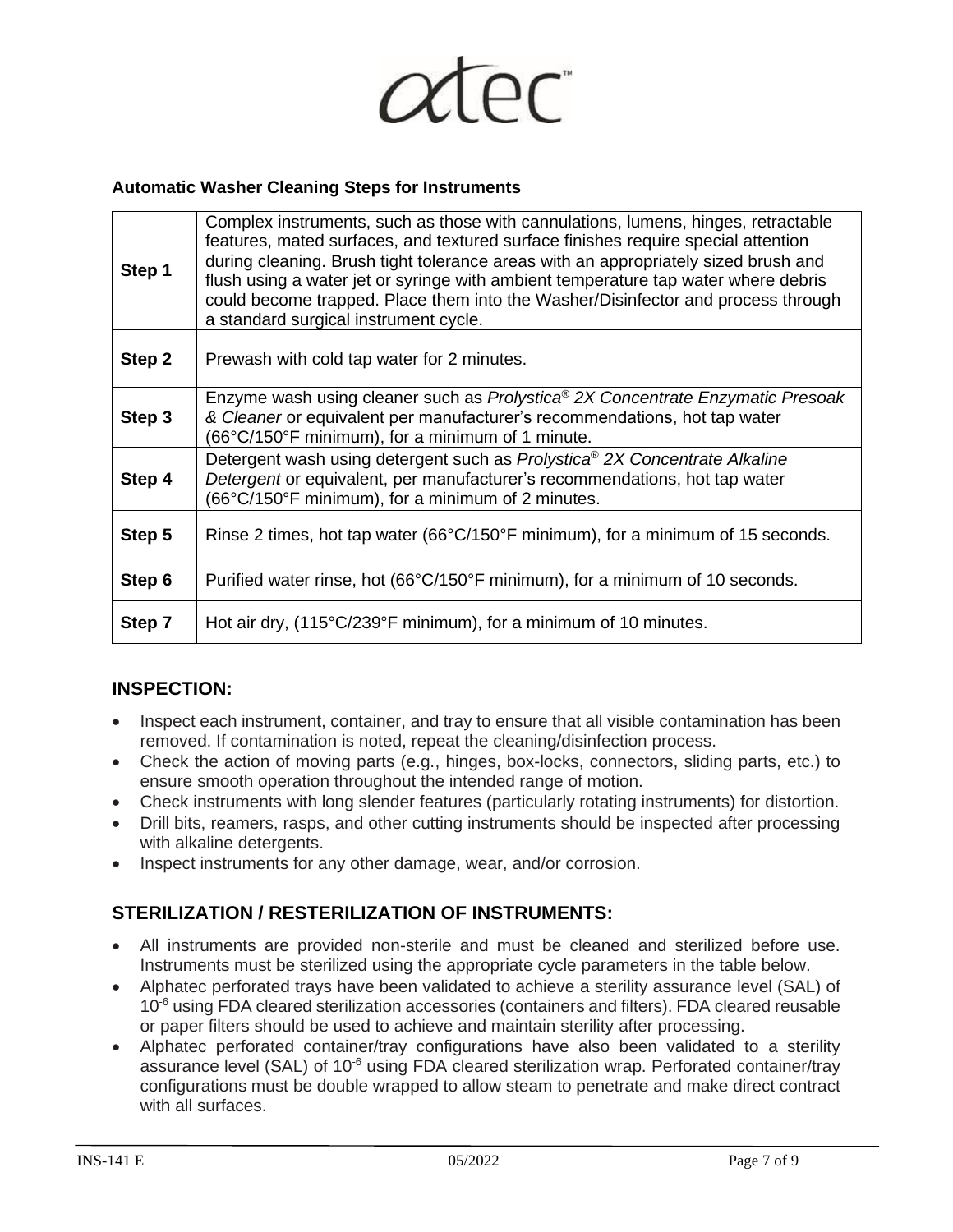

- Do not stack trays during sterilization.
- Instrument sets have been validated in standard configurations. **No additional items should be added to the set for sterilization.**

#### **Sterilization Parameters**

| <b>Method</b> | <b>Cycle</b><br><b>Type</b> | <b>Minimum</b><br><b>Temperature</b> | <b>Exposure</b><br><b>Time</b> | <b>Minimum</b><br><b>Drying Time</b> | <b>Minimum</b><br><b>Cool Down</b><br>Time |
|---------------|-----------------------------|--------------------------------------|--------------------------------|--------------------------------------|--------------------------------------------|
| <b>Steam</b>  | Pre-<br>vacuum              | 270°F (132°C)                        | 4 minutes                      | 30 minutes                           | 15 minutes                                 |

#### **Sterilization Notes:**

• These parameters are consistent with the appropriate version of ANSI/AAMI ST79 "Comprehensive guide to steam sterilization and sterility assurance in health care facilities."

## **RETURNING INSTRUMENTS TO ALPHATEC SPINE:**

All used products returning to Alphatec Spine must undergo all steps of cleaning, inspection, and terminal sterilization before being returned to Alphatec Spine. Documentation of decontamination should be included.

#### **UDI Construction**

To compile a unique device identifier (UDI) for reusable, reprocessed devices, the device identifier (GTIN) may be ascertained by searching for the part number in the FDA GUDID at https://accessgudid.nlm.nih.gov/. The production identifier(s) (e.g., lot number, serial number) may be found directly marked on the device**.**

#### **COMPLAINT HANDLING / REPORTING:**

All product complaints relating to safety, efficacy or performance of the product should be reported immediately to Alphatec Spine by telephone, fax, e-mail, or letter, per contact information below. All complaints should be accompanied by name, part number, and lot numbers. The person formulating the complaint should provide their name, address, and as many details as possible. You may contact Customer Service directly at customerservice@atecspine.com.

For Surgical Technique Guides or additional information regarding the products, please contact Alphatec Spine, Inc. Customer Service directly at [customerservice@atecspine.com](mailto:customerservice@atecspine.com).

# $\emph{\textbf{R}}_{\text{only}}$   $_{\text{Caution:}}$  Federal law (USA) restricts these instruments to sale by or on the order **of a physician.**

For a listing of Symbols and Explanations, see **atecspine.com/eifu.**